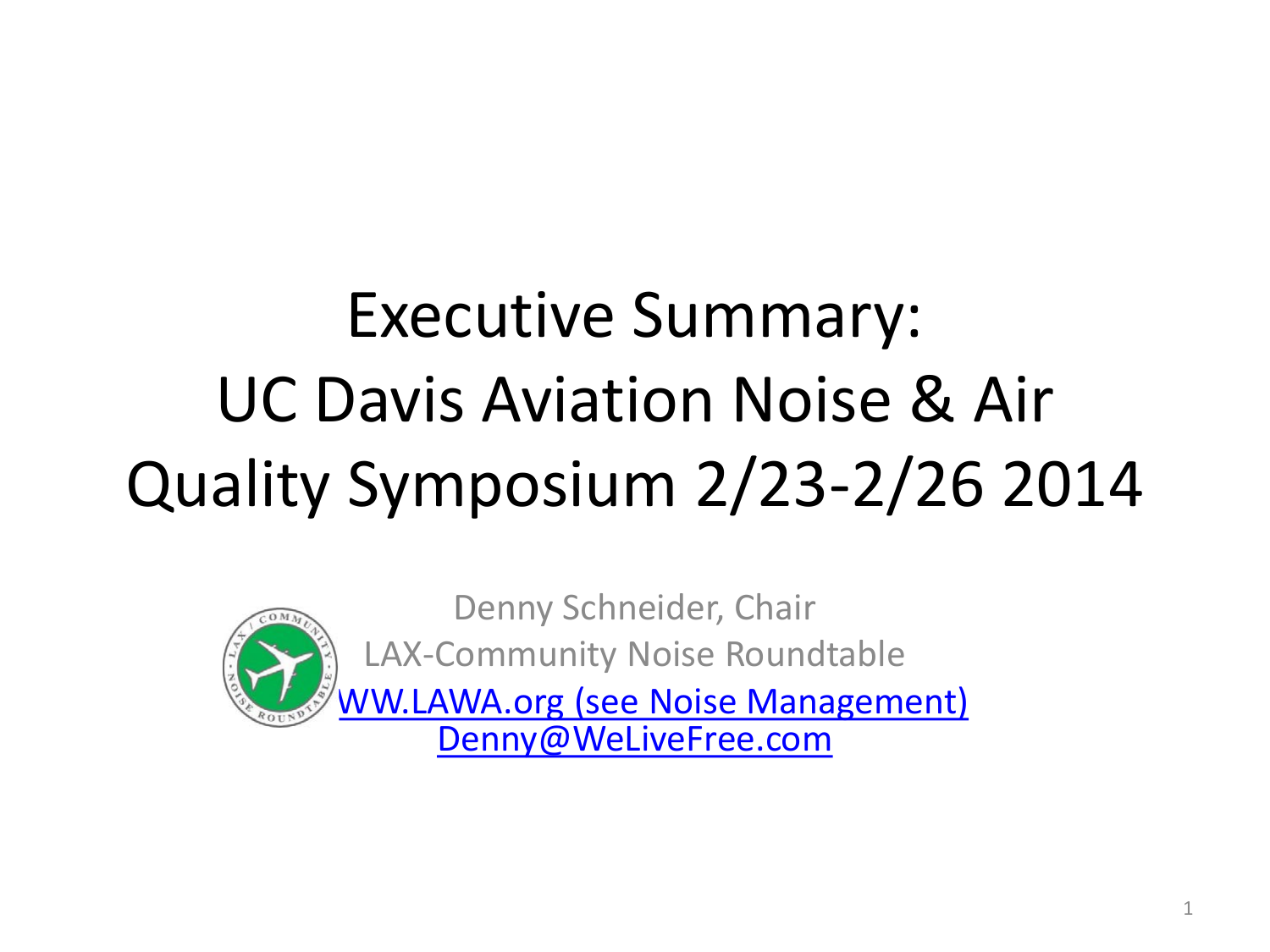# UC Davis Symposium Topics

- Provides one day of fundamentals training
- Broad Range of Participants
	- Majority USA and Canada with few from Europe and Asia
	- Airport operators, FAA, Electeds, Community Organizations
- Topics included:
	- Performance Based Navigation, Next GEN (NEPA and OAPM)
	- Recent Noise Research, Advances in fuels and emission reduction
	- Helicopter noise issues, other community noise issues, sound insulation policy and advances
	- Upcoming NEPA requirement changes
	- Health studies
	- Product implementation and demonstrations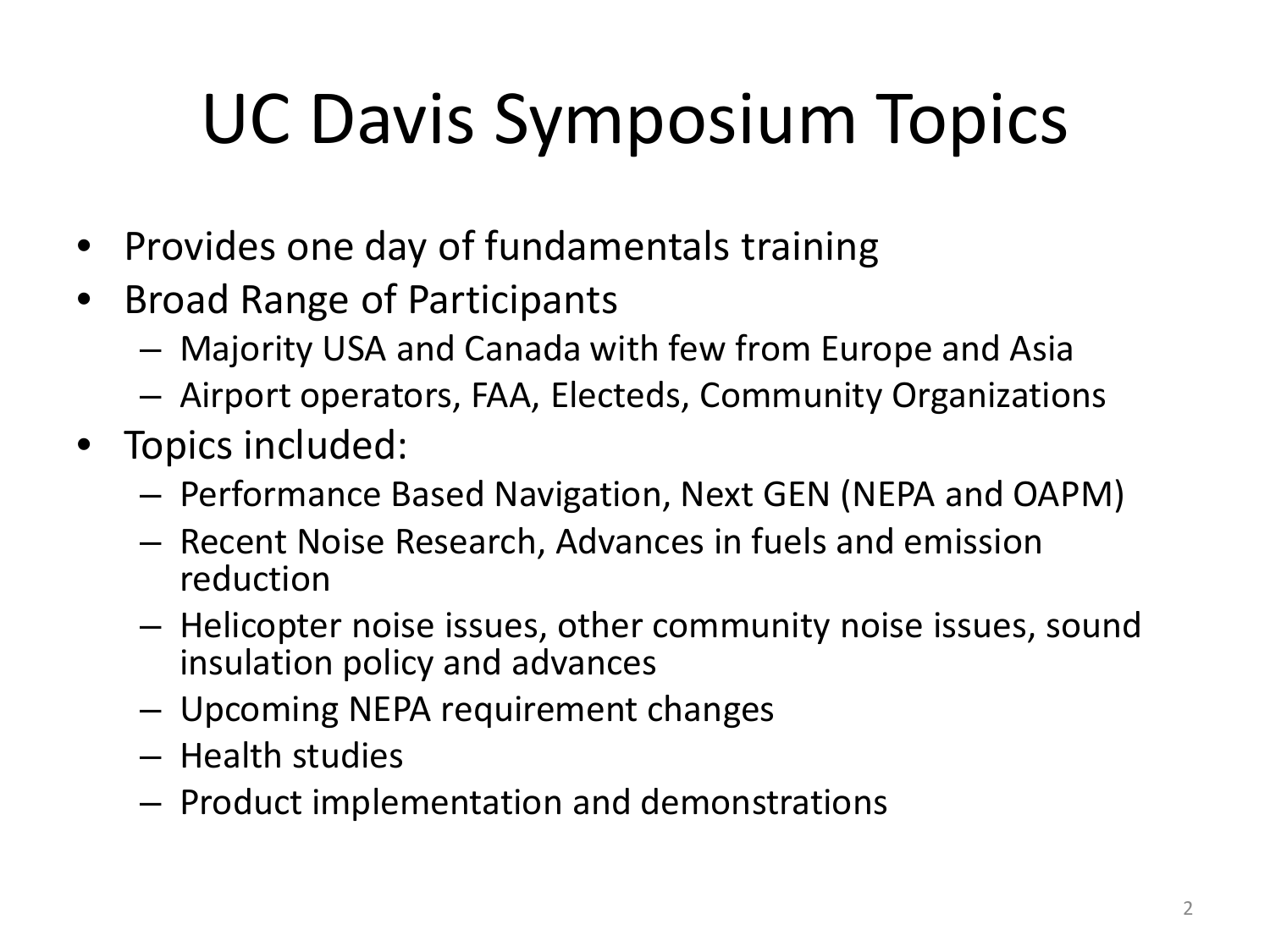## Lessons Learned/Observations

- Heard how other airport areas are addressing and resolving conflicts
- Our LAX-Community Roundtable AND LAWA Noise Management staff is a model for other areas' successes
- Symposium enabled us to raise our local issues to FAA and to others such as new Mitigations Program Guidance Letter limitations on airport communities. (Also refurbishment of mitigations)
- Learned about health impact studies; looking for ways to reduce aircraft/airport impacts.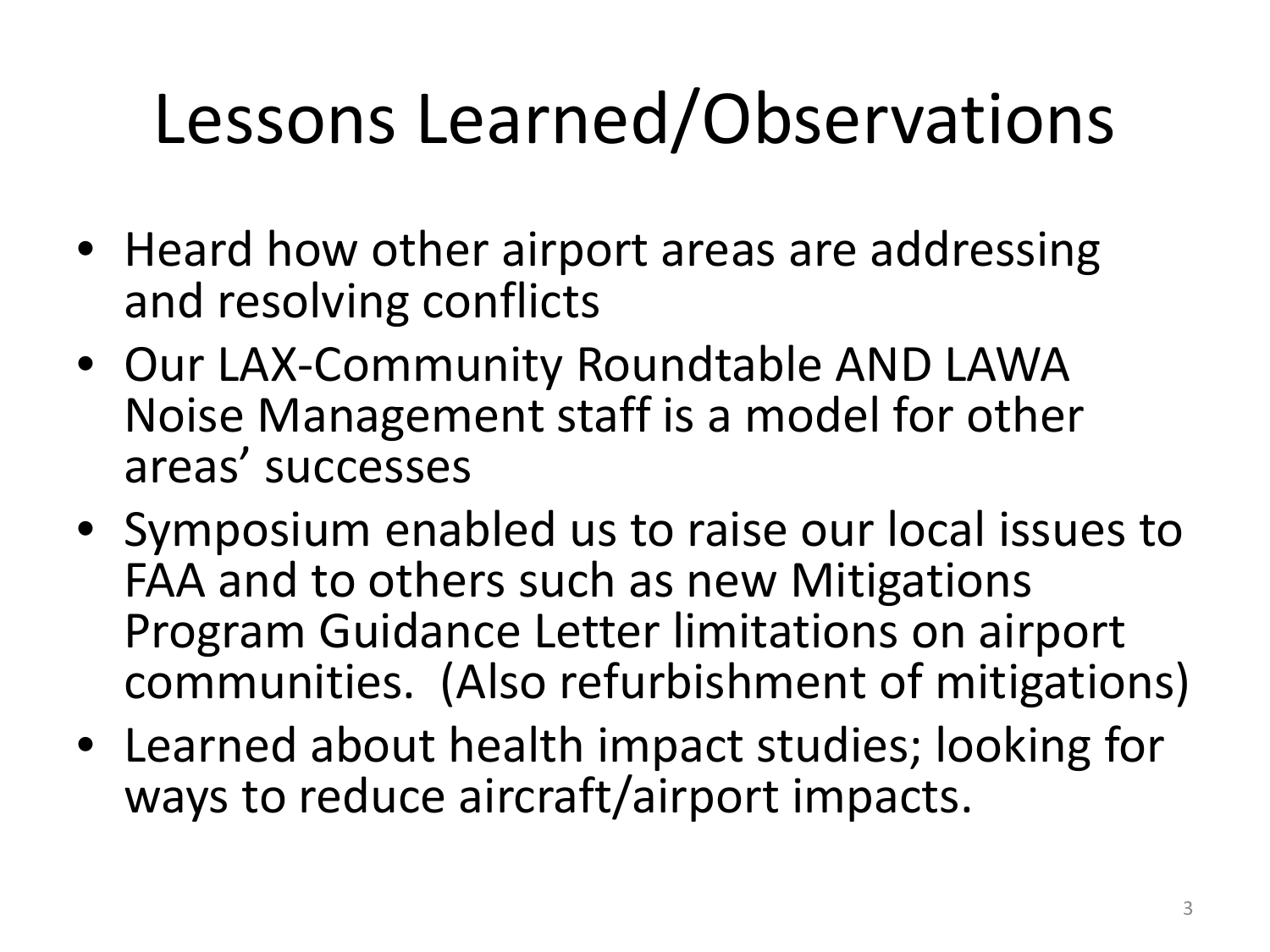## Lessons Learned/Observations (2)

- **Many different noise metrics, but selection change unlikely in near term.**
- **Aircraft getting quieter, but there's lots more of them and they are more frequent.**
- **Areas proximate to other airports have same concerns as we do; includes areas outside of noise contours.**
- **MN folks only ones with settlement noise mitigation to 60 DNL.**
- **Health studies all limited to date; some have statistical correlation but no causal demo.**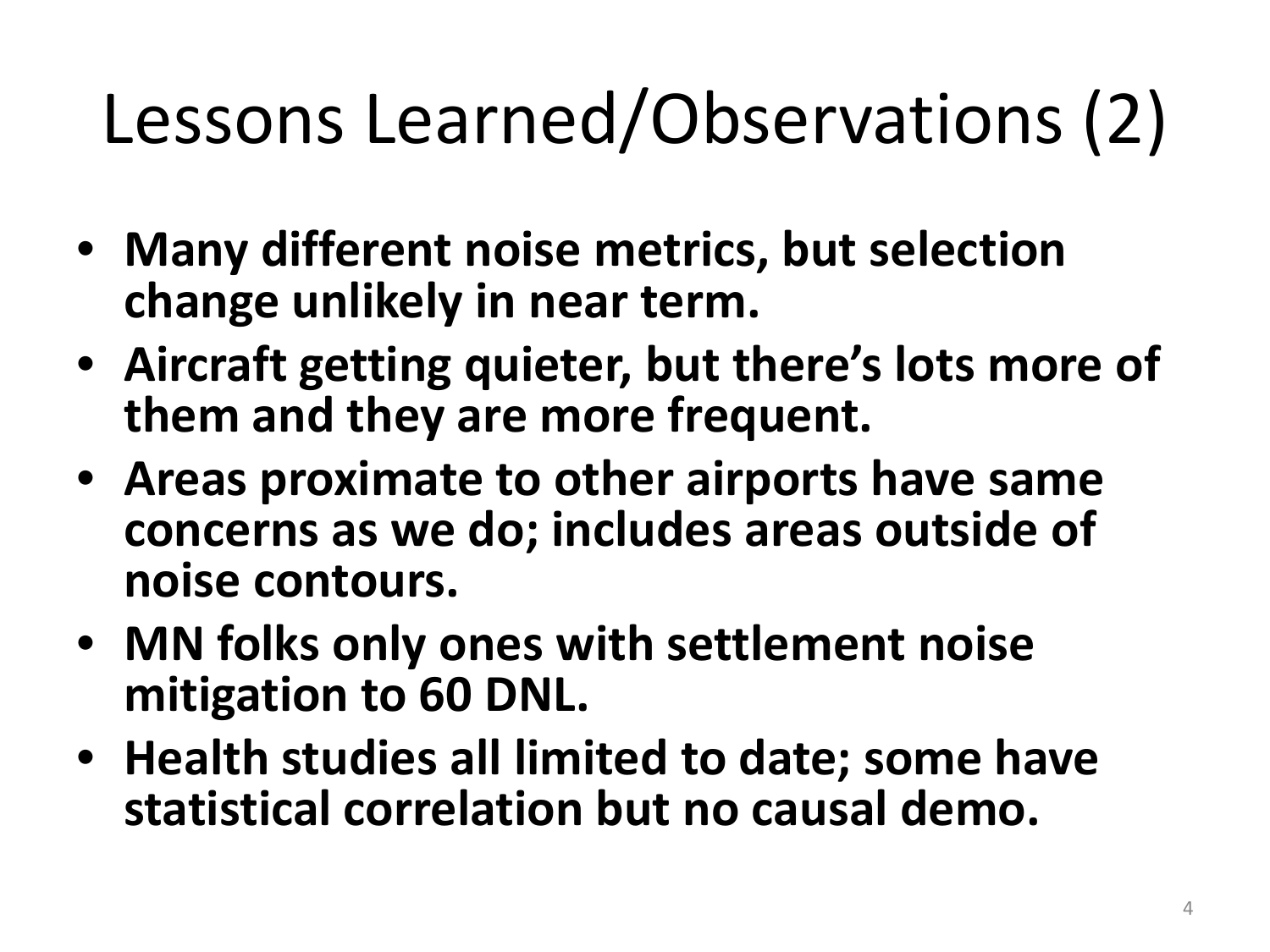**We need a training class on the regulations impacting us…**



**ECO-AEROVISION**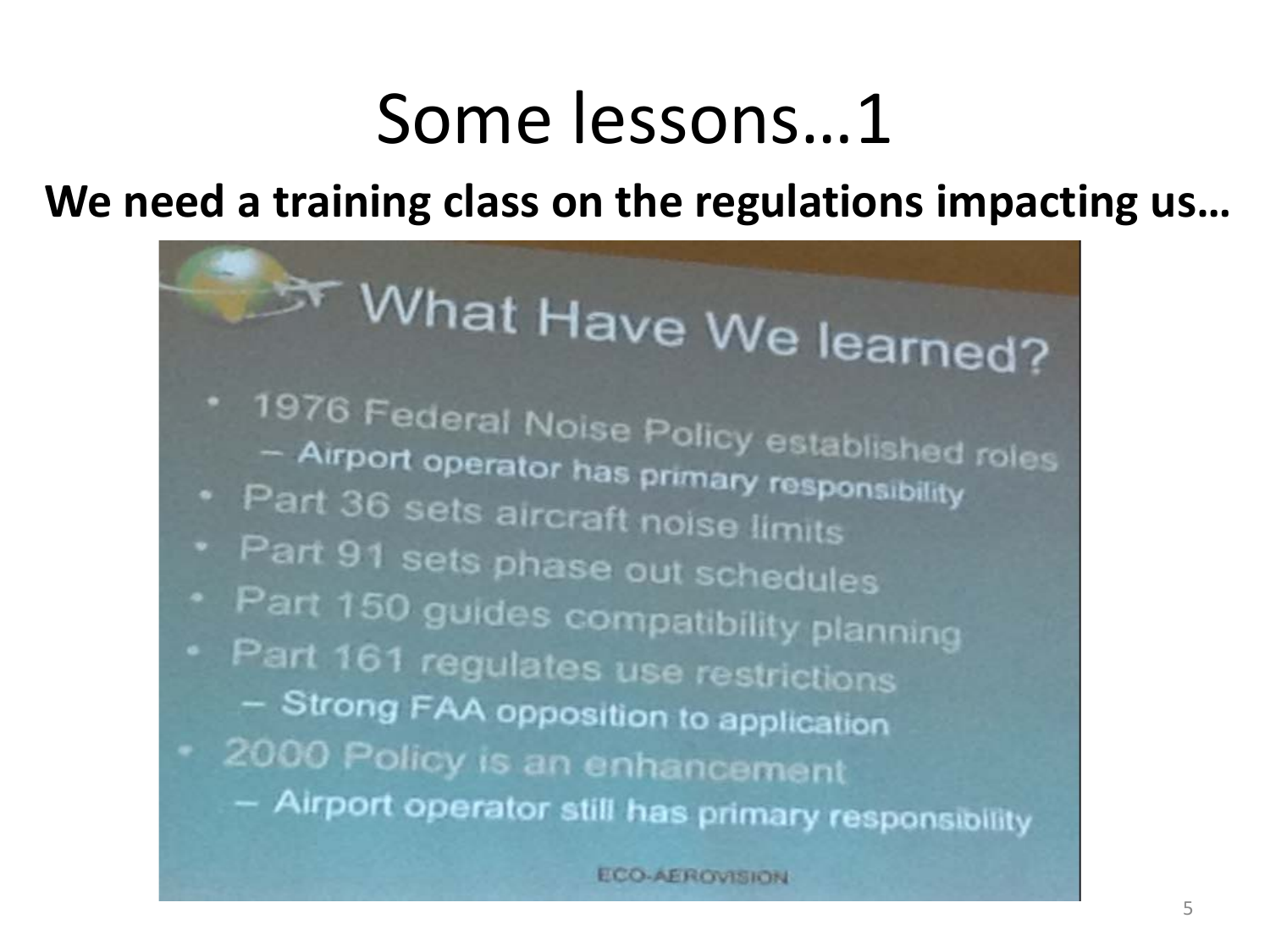- **Amounts of people impacted varies in locations**
- **Number of flights per hour, if similar aircraft, changes CNEL calculation very little and the loudest aircraft drives the noise level reading.**
- **10dB changes are twice as loud and 5 dB changes are noticeable**
- **Weather inversion increases noise perception**

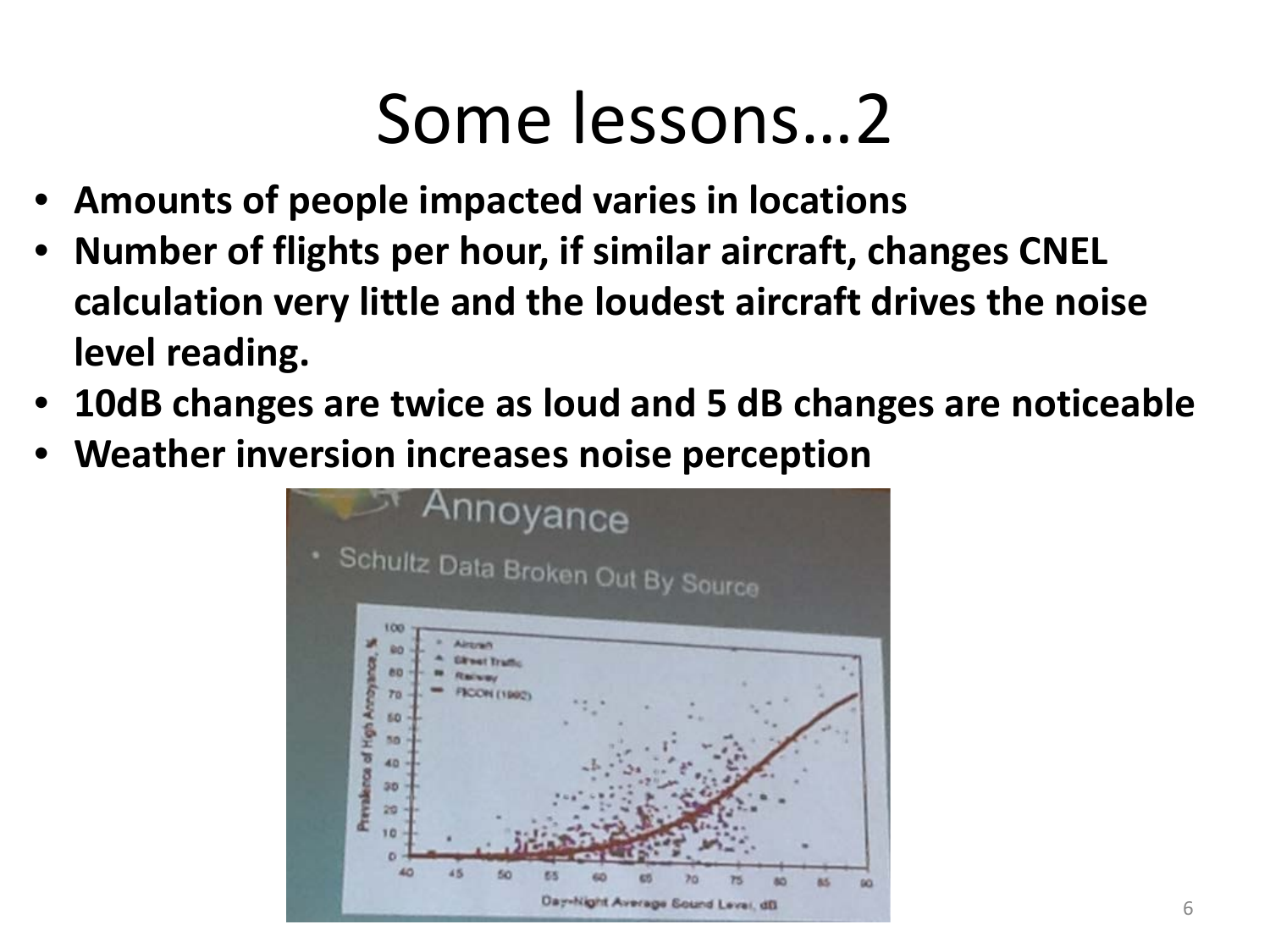**Lots of regulations, but how they protect us is still open in my mind…**



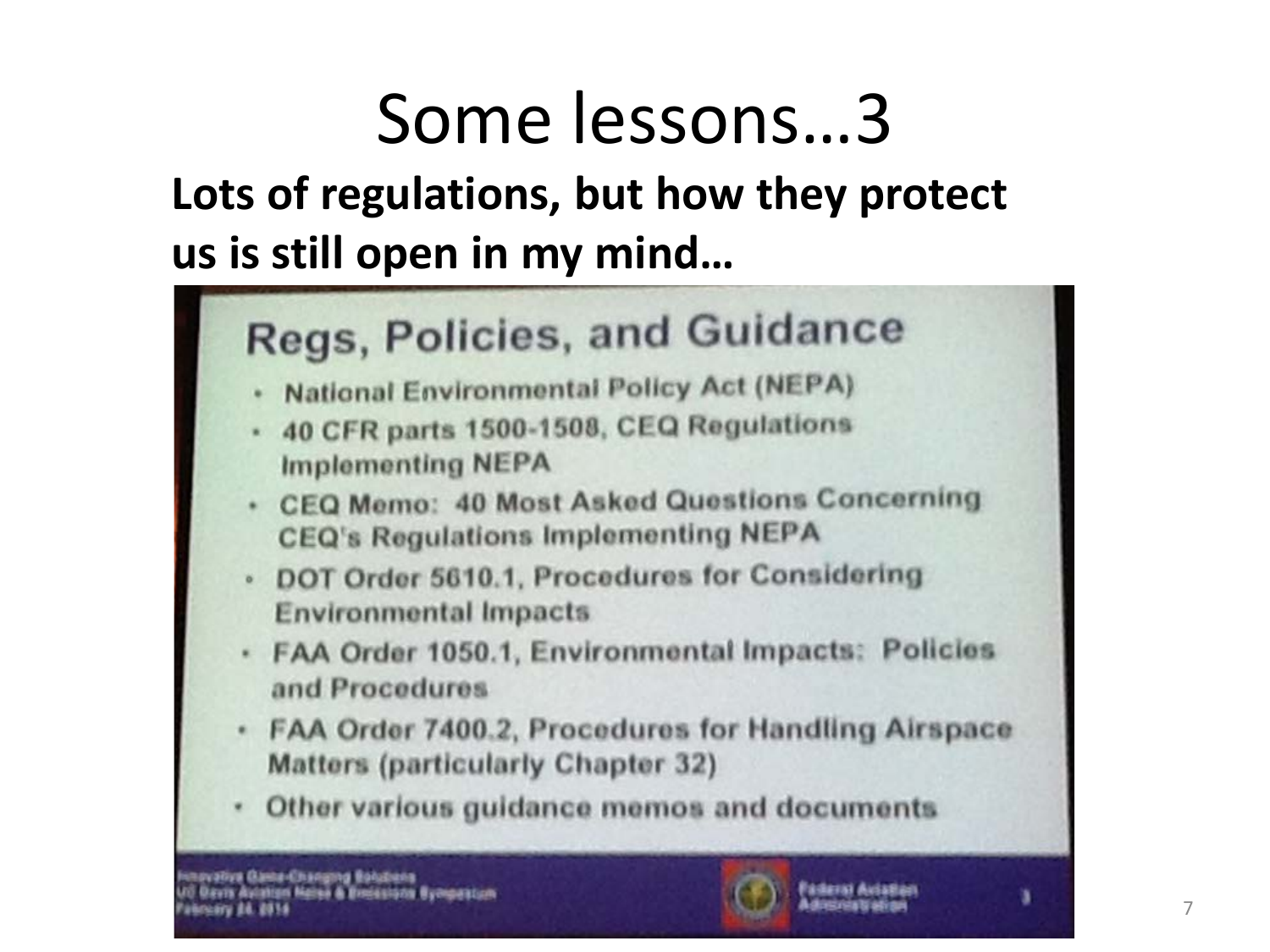- **FAA told us that several unnamed airports will be chosen in the near future to participate in a noise survey…**
- **With new FAA Noise Mitigation Prog. Guide Letter in force the local airports are getting together to agree on a test method to comply.**
- **Updated FAA environmental regulations will be posted at [www.Regulations.gov](http://www.regulations.gov/)**